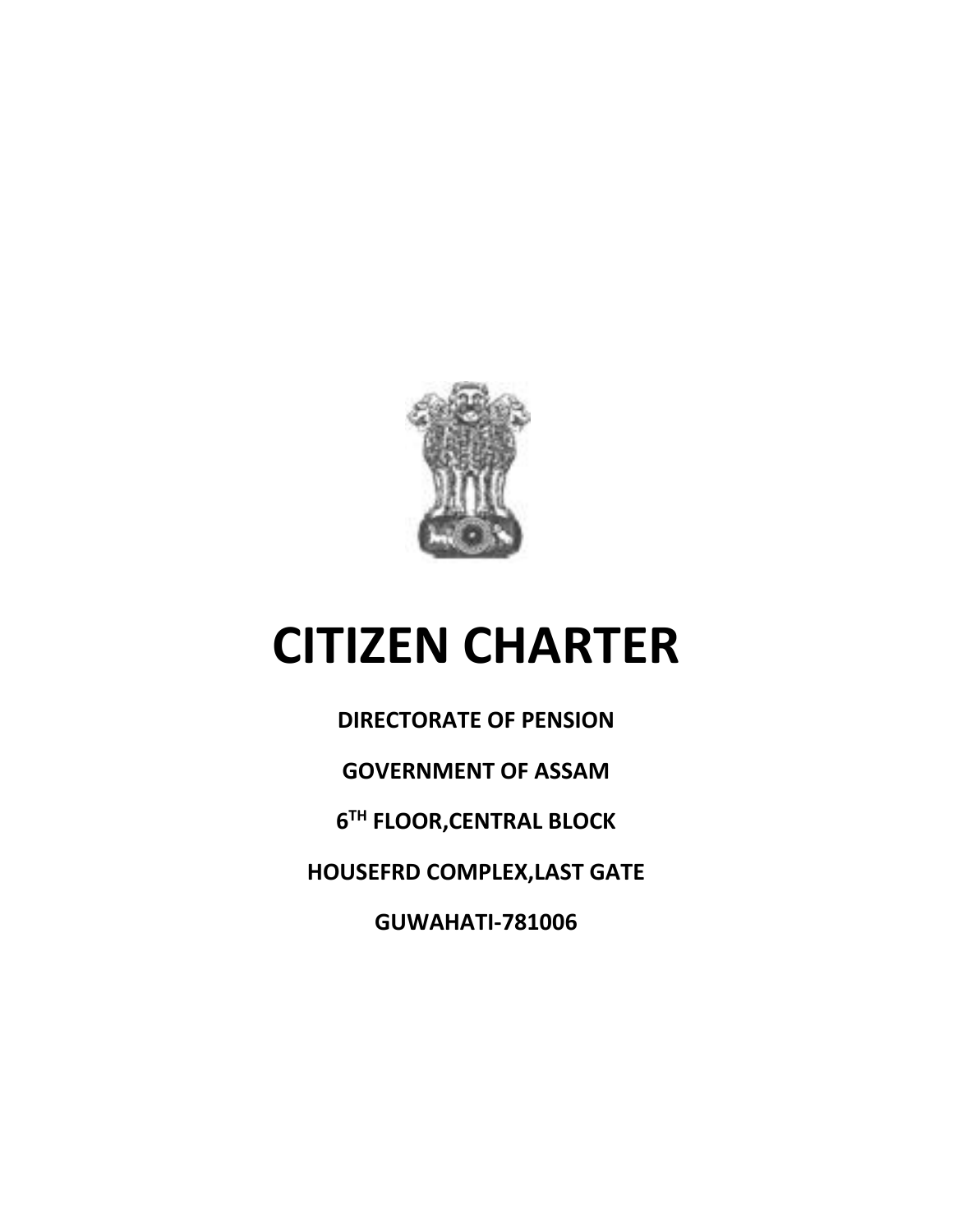## **INTRODUCTION**

The Govt. of Assam in the interest of public service was pleased to order the creation of the Directorate of pension vide Notification No A.R. 29/88/43 dated 08/06/1989.

The prime function of Directorate of pension is to issue of Pension Payment Order to the retired teaching & non teaching employees of provincialized schools and provincialized employees of Panchayat Department. This Citizen Charter is prepared with a view to allowing the clients to avail services smoothly and promptly.

#### **VISION:---**

Our vision is a society where retired employees of provincialized schools and PRIs will lead their lives with happiness and contribute their mites to the welfare of the society. Hassle free submission of pension proposals, transparency in pension processing and quick disposal of pension cases by this Directorate are the means to realize this vision.

#### **MISSION: ---**

Our mission is to finalize pension cases in a time bound manner. At present this Directorate is saddled with more than 10,000 pending Pension Cases. We are working in a mission mode. We will wipe out this heap of pending pension cases within December 2019 and achieve our ultimate target of finalizing pension within a period of three months from the date of receipt of the pension proposal, complete in all respect.

## **OBJECTIVES: ---**

- $\triangleright$  The main objective is to help the Government servants and Pensioners to understand the essential features of the various retirement benefits available to them and their families and to take steps to provide necessary inputs in time to secure these benefits early without difficulty.
- $\triangleright$  Speedy and timely disposal of Commutation of Pension.

## **ORGANISATIONAL SETUP:-**

- **Pension and Public Grievance Department.**
	- **Directorate of Pension.**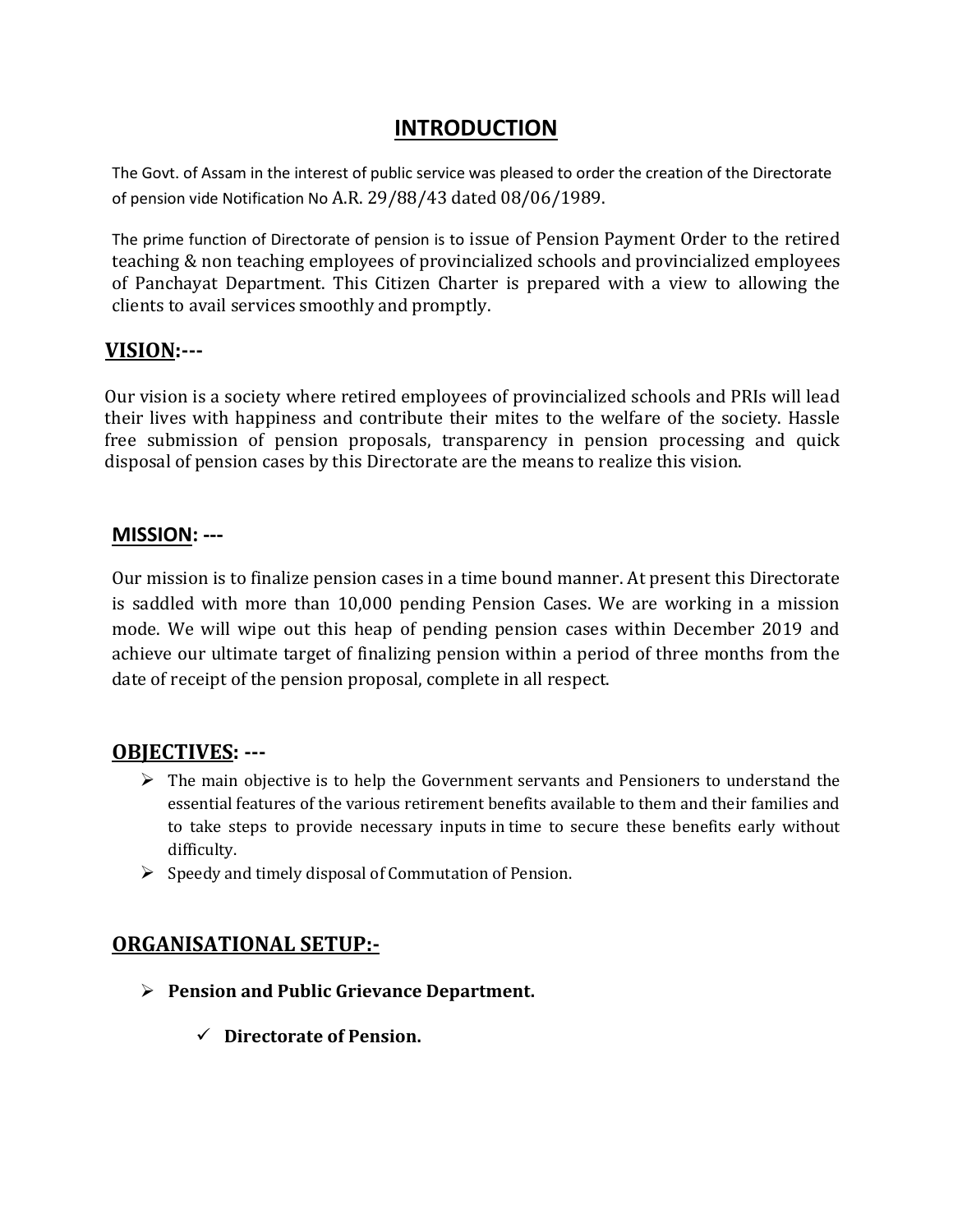#### **DETAILS OF BUSINESS TRANSACTED BY THIS DEPARTMENT:---**

Issue of Pension Payment Orders and Commutation of Pension Payment Orders in respect of employees of provincialized schools and provincialized employees of Panchayat Department is the responsibility of this Directorate as per the following rules as applicable:--

- $\triangleright$  The Assam Services (Pension) Rules, 1969.
- The Assam Services (Extraordinary) Pension Rules, 1963.
- > The Assam Services (Commutation of Pension) Rules, 1965.
- $\triangleright$  Special Family Pension Scheme.
- $\triangleright$  Preparation of Budget.

## **DETAILS OF SERVICE DELIVERY TO EACH CLIENT GROUP**

| SI <sub>No.</sub> | Nature of Service                                  | Conditions                                                                            | Timeline<br>Flow                                                       | Fee      | Officer          | Remarks |
|-------------------|----------------------------------------------------|---------------------------------------------------------------------------------------|------------------------------------------------------------------------|----------|------------------|---------|
|                   |                                                    |                                                                                       |                                                                        |          |                  |         |
| $\mathbf{1}$      | <b>Issuing PPOs</b>                                | Receipt of pension proposal-                                                          | 30-90                                                                  | Not      | Sri B.Deka & Sri |         |
|                   |                                                    | complete in all respect.                                                              | days                                                                   | required | A.C. Gohain      |         |
| $\overline{2}$    | Issuing of Commutation of<br>pension payment order | a) Receipt of Commutation<br>proposal.<br>b) Sanction from PPG.                       | 30 days<br>(After<br>receipt<br>the<br>Sanction<br>report<br>from PPG) | -do-     | Sri B.Deka       |         |
| 3                 | Issuing sanction of leave                          | a) Application with requisite<br>documents.<br>b) Admissibility of leave              | 7 days                                                                 | -do-     | Sri B.Deka       |         |
| 4.                | <b>Issuing Financial Sanction</b>                  | a)Submission of proposal<br>b)Budget provision<br>c) Delegation of Financial<br>power | 15 days                                                                | -do-     | Sri B.Deka       |         |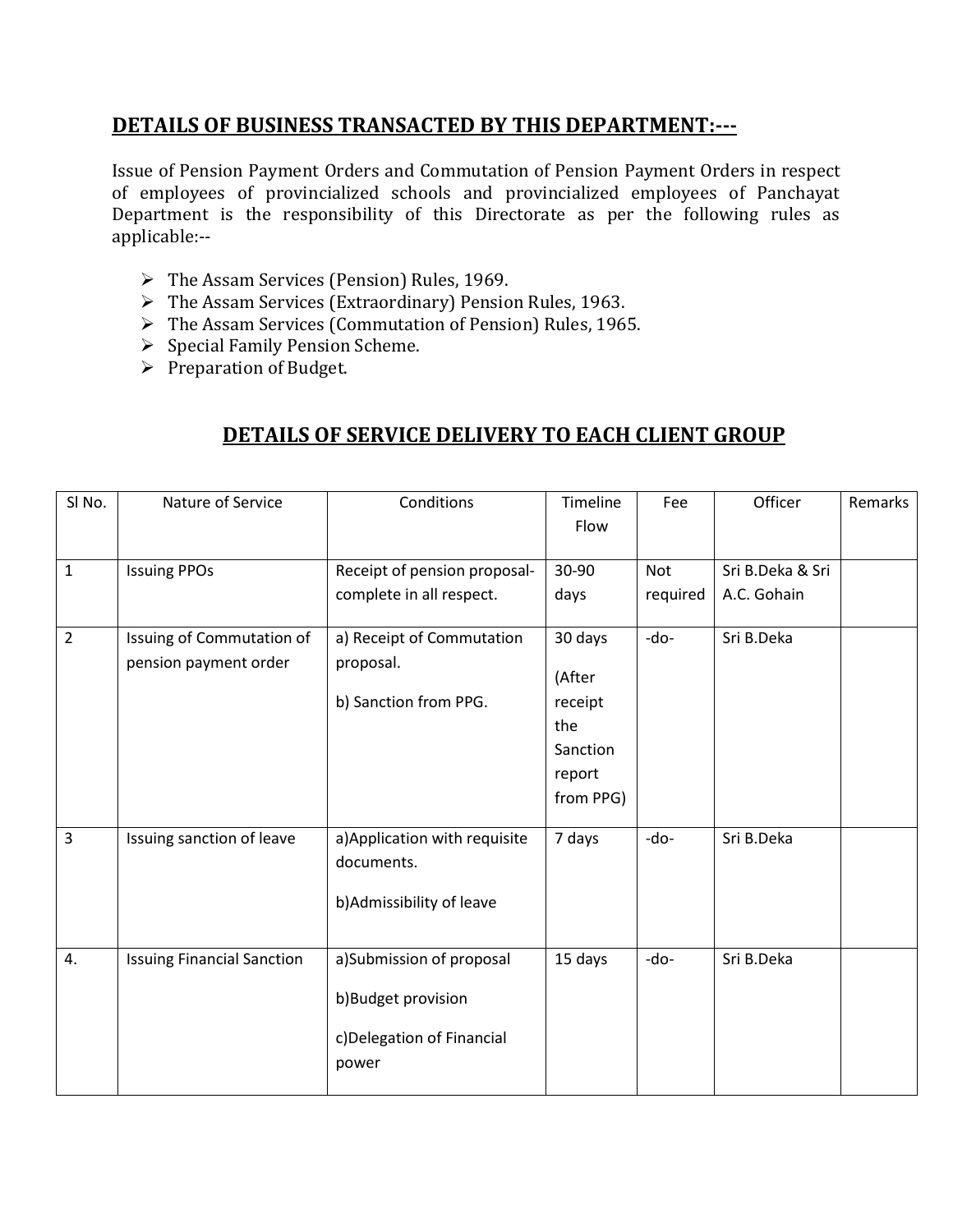| 5 | Uploading of Acts/Rules/<br>OM/Circular |                                                                                             | 7 days  | $-do-$    | Sri B.Deka                    |  |
|---|-----------------------------------------|---------------------------------------------------------------------------------------------|---------|-----------|-------------------------------|--|
| 6 | <b>Updating website</b>                 | a) Designated staff for<br>uploads                                                          | 7 days  | -do-      | Sri B.Deka                    |  |
| 7 | Issuing information under<br><b>RTI</b> | a) Formal application with<br>requisite fees.<br>b) Availability of required<br>information | 30 days | $Rs.10/-$ | Sri Kaushik<br><b>Mallick</b> |  |

## **LIST OF CLIENTS:--**

- $\checkmark$  Retired Employees of provincialised schools & their families.
- $\checkmark$  Retired provincialised Employees of P&RD Department.
- $\checkmark$  PPG Department in respect of admissibility report for issue of sanction of commutation of pension loan.
- $\checkmark$  Directorates under Education Department & P&RD Department.

## **OUR COMMITMENTS TO CLIENTS:–**

- $\checkmark$  Transparency in functioning of disposal of pension cases.
- $\checkmark$  Improve effectiveness in the process.
- $\checkmark$  Speedy and timely settlement of pension cases as well as related queries.

#### **DETAILS OF SERVICE PROVIDED:---**

- $\checkmark$  Finalization/Disposal of pension cases relating to all teaching and non teaching staff of Provincialised Schools and PRI Employees.
- $\checkmark$  Issue of Commutation of Pension Payment Orders based on the sanction of commutation of pension loan by the PPG Department.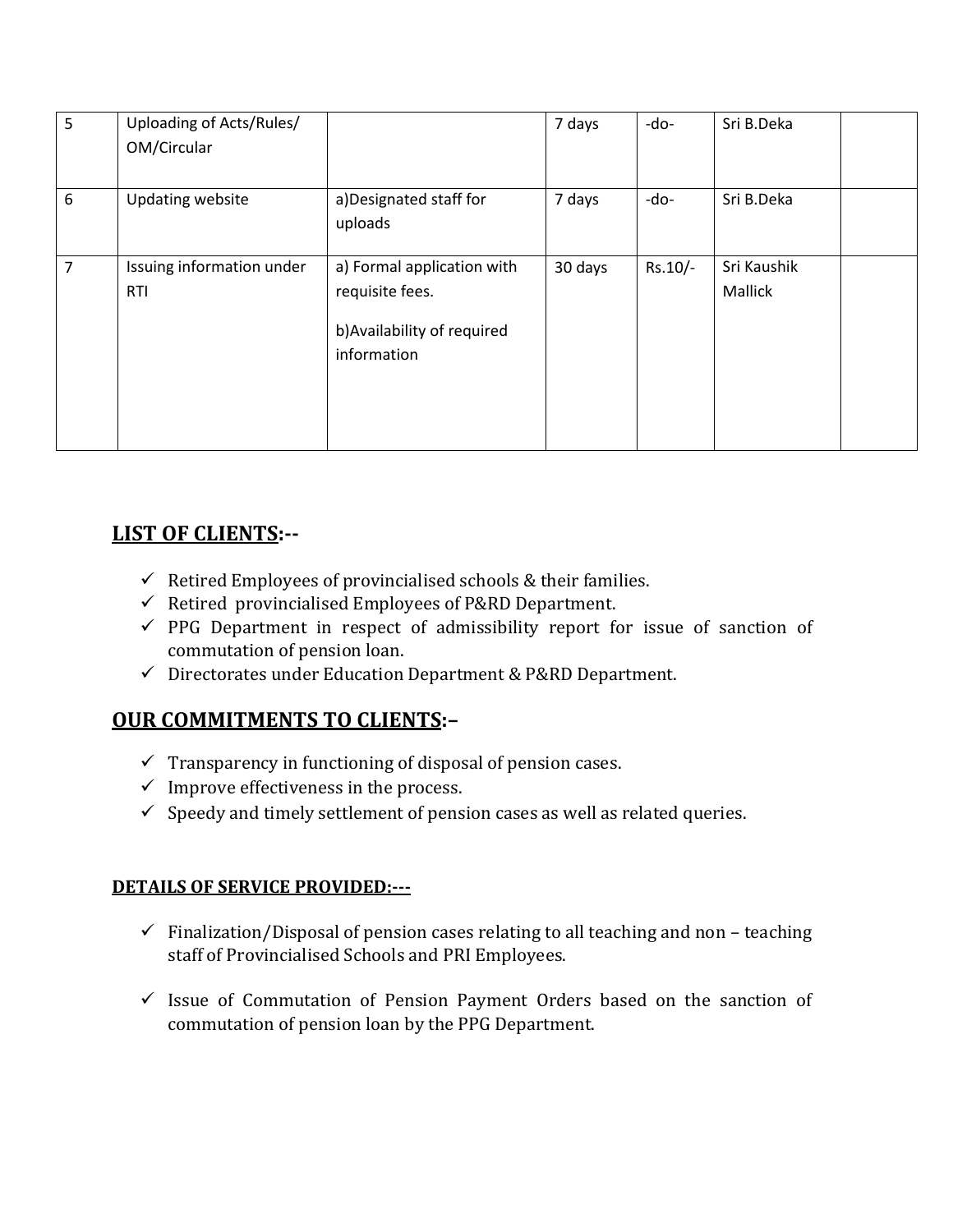### **AVAILABILITY OF INFORMATION**

| Details of<br>information | Name & Designation<br>of Officer       | Address/Location of the<br>Office                                                                                     | Telephone/Fax/e-mail |
|---------------------------|----------------------------------------|-----------------------------------------------------------------------------------------------------------------------|----------------------|
| <b>Pension Cases</b>      | Sri B.Deka,<br>Director                | Directorate of Pension, Housefed<br>Complex, Central Block, 6th<br>floor, Beltola Road, Last<br>gate, Guwahati-781006 | 9435101425           |
| <b>Pension Cases</b>      | Sri Ai Cheng Gohain,<br>Joint Director | $-do-$                                                                                                                | 9859928537           |
| Commutation of<br>Pension | Sri B. Deka,<br>Director               | $-do-$                                                                                                                | 9435101425           |

#### **AVAILABILITY OF PRESCRIBED FORMS**

| Title of the Forms                                                                                                                                                                                                                                                                                                                                                                                                                                                                                            | Fee to be paid | Whom to Contact                      |
|---------------------------------------------------------------------------------------------------------------------------------------------------------------------------------------------------------------------------------------------------------------------------------------------------------------------------------------------------------------------------------------------------------------------------------------------------------------------------------------------------------------|----------------|--------------------------------------|
| Pension Application, Last Pay Certificate, Sanction copy-Prov.<br>Pension & P/DCRG, Sanction copy-Prov. Family Pension &<br>DCRG, Nomination for Death-cum-Retirement Gratuity,<br>Descriptive roll, Details of the members of Government<br>employees, Form No.1, Form No.1(A), Form No.2, Form No.19,<br>Form No. 3(revised), Form No. 10 (revised), Form No.<br>19/20(New), Form No.21(New), Slip containing specimen<br>signature/Thumb impression of the claimant/<br>spouse (incase of family pension). | Not required   | May be<br>downloaded from<br>website |

## **COMPLAINT REDRESSAL SYSTEMS**

Courteous and helpful service will be extended by all the staff. If any complain is to be made in delivery of the above standards you are welcome to register your complains in plain paper addressing the following officers.